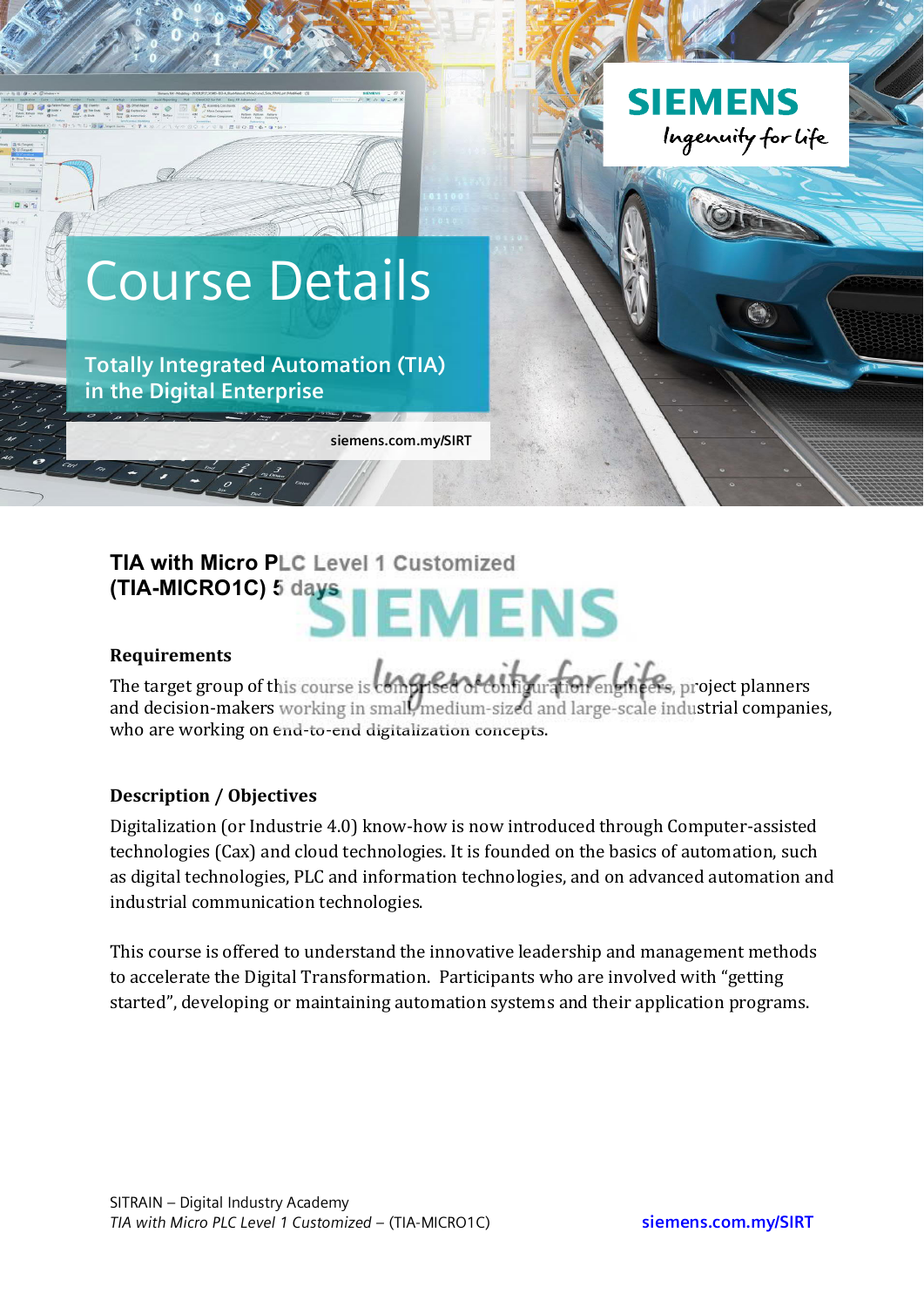

#### **Content**

- Digitalization Industry 4.0
- Automatic execution of engineering tasks
- Integration of automation engineering
- Efficient cloud-based engineering
- Virtual commissioning
- Integrated energy management
- Protection of machines and plants
- Data acquisition for cloud services

## **Target Group**

Entrepreneurs, SMEs Owner, Technical/Maintenance Manager, Programmers.

#### **Contact Information**

## SIEMENS MALAYSIA SDN. BHD. (93008-X) **HRDF Training Provider ID: 13213/82**

Digital Industries.

**SITRAIN Training Room,** Level 15-1, CP Tower, No. 11, Jalan 16/11, Pusat Dagang Seksyen 16, 46350 Petaling Jaya, Selangor.

Ingenuity for life

Helpdesk: 1800 808 8888 E-mail: industry.my@siemens.com e-Pass: https://siemens.asia/e-pass v2/ASEAN/main/ Website: siemens.com.my/SIRT

**Bank Details** 

| <b>Bank Name:</b>           | Deutsche Bank (M) Bhd            |
|-----------------------------|----------------------------------|
| <b>Bank Account Number:</b> | 0020768000                       |
| <b>Bank Address:</b>        | 18th - 20th Floor, Menara IMC 8, |
|                             | Jalan Sultan Ismail,             |
|                             | 50250, Kuala Lumpur              |
| <b>Bank Swift Code:</b>     | DEUTMYKLXXX                      |